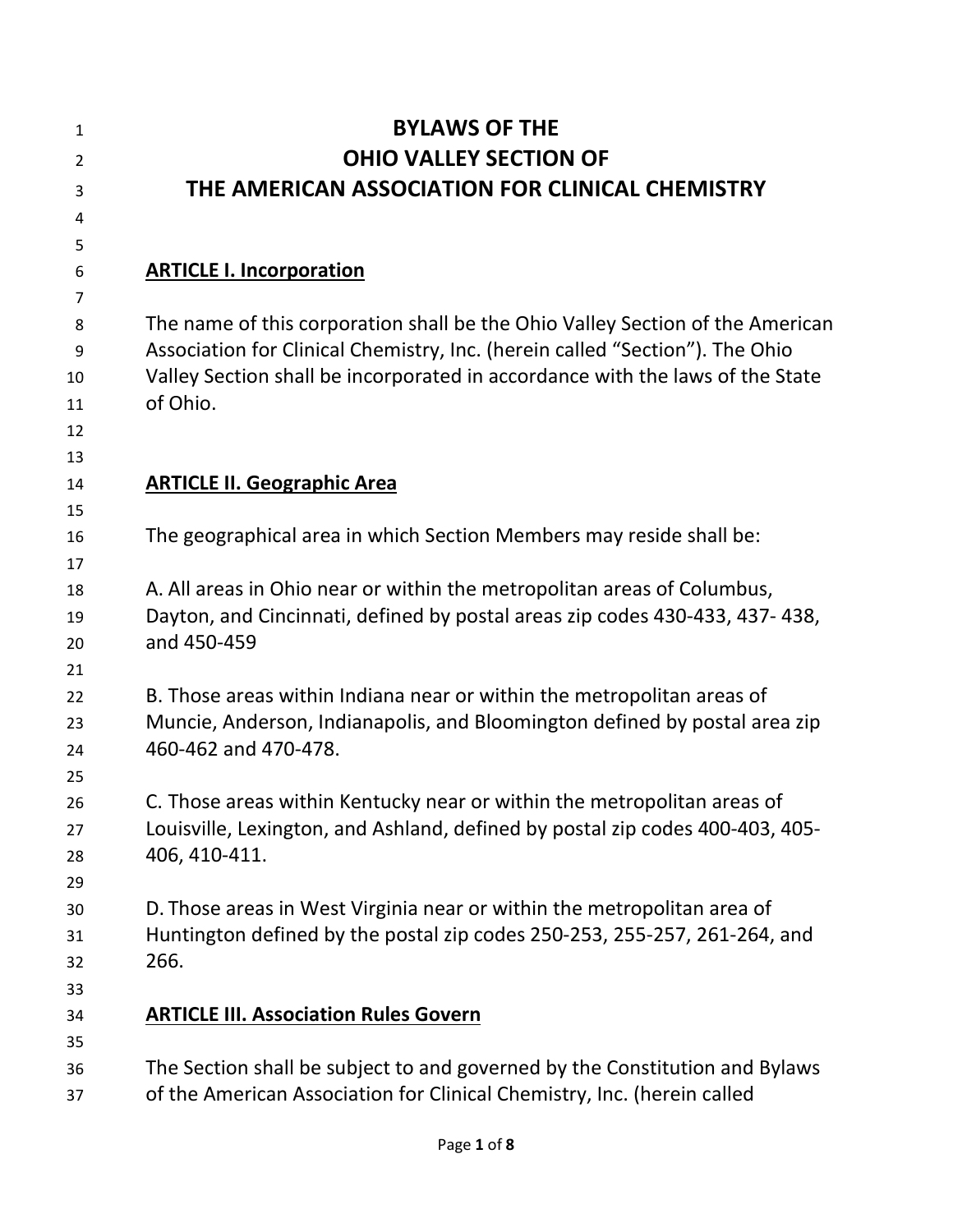| $\mathbf{1}$   | "Association") except as provided herein and no part of the Bylaws of the         |
|----------------|-----------------------------------------------------------------------------------|
| $\overline{2}$ | Section shall be in conflict with the Constitution and Bylaws of the              |
| 3              | Association.                                                                      |
| 4              |                                                                                   |
| 5              | <b>ARTICLE IV. Purposes</b>                                                       |
| 6              | The purposes of the Section shall be the same as those of the Association.        |
| 7              |                                                                                   |
| 8              | <b>ARTICLE V. Membership</b>                                                      |
| 9              |                                                                                   |
| 10             | A. Professional, Transitional, Trainee, Professional Affiliate, Express, Honorary |
| 11             | and Emeritus Members of the Association who reside within the geographical        |
| 12             | area described in Article II of these bylaws or who request membership in the     |
| 13             | Section shall comprise the Membership of the Section. Only Professional,          |
| 14             | Transitional and Emeritus Members in good standing and residing within the        |
| 15             | geographical area described in ARTICLE II of these bylaws shall have voting       |
| 16             | privileges and be qualified to hold Section Office.                               |
| 17             |                                                                                   |
| 18             | B. The qualifications for Section membership shall be the same as defined in      |
| 19             | the Bylaws of the Association.                                                    |
| 20             |                                                                                   |
| 21             | C. Discipline of members shall be as defined in Bylaws of the Association.        |
| 22             |                                                                                   |
| 23             | <b>ARTICLE VI. Officer</b>                                                        |
| 24             |                                                                                   |
| 25             | A. The Section Officers, elected by the Members, shall be a Chair, a Chair-       |
| 26             | Elect, a Secretary, and a Treasurer.                                              |
| 27             |                                                                                   |
| 28             |                                                                                   |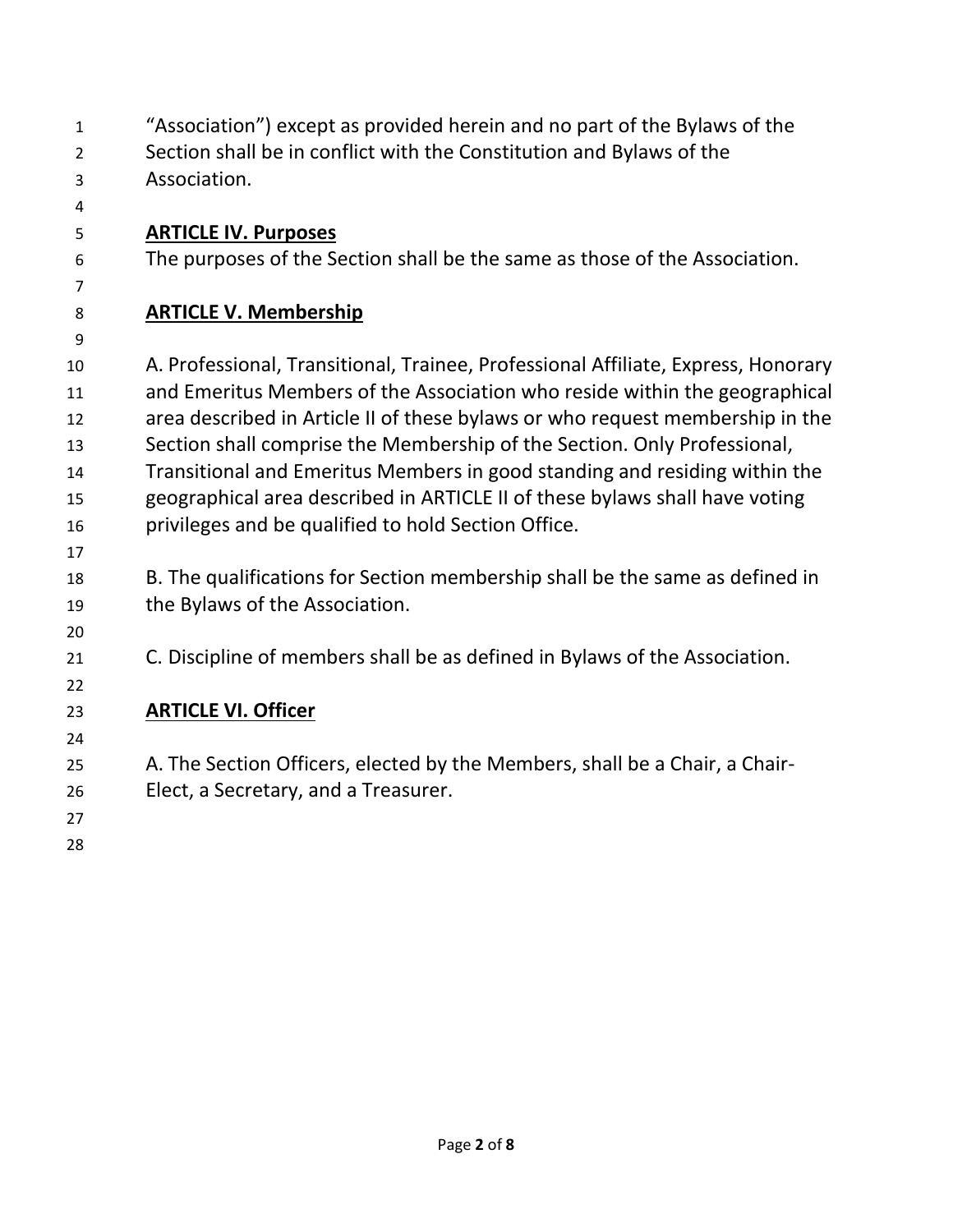$\overline{2}$ 

## **ARTICLE VII. Duties, Term and Election of Officers**

## **A. Chair**

 1. Duties: The Chair shall be the Executive Officer for the Section, shall preside at all official meetings, appoint the Chair of all Committees except the Program Committee and be an ex-officio non-voting member of each Committee, excluding the Nominating Committee. The Chair may, when urgent matters require action by the Section membership, call a special meeting of the membership by email notice to the membership no later than 14 days before the meeting.

 2. Term: The Chair shall serve for two (2) years. The term of Office shall start January 1st of the initial year and terminate December 31st the following year. The Chair shall not be eligible for re-election to this Office until two (2) years have elapsed following the Chair's last term of office. In the event the Office of Chair becomes vacant, the Chair-Elect shall become Chair for the remainder of the term.

## **B. Chair-Elect**

 1. Duties: The Chair-Elect shall preside at meetings in the absence of the Chair, act for the Chair in the case of the Chair's absence or disability and serve as Chair of the Program Committee.

 2. Term: The Chair-Elect shall serve for two (2) years in that office, in effect as Vice-Chair, and be designated as Chair at the conclusion of the two- year term of the presiding Chair. Term of office shall start January 1st and terminate December 31st.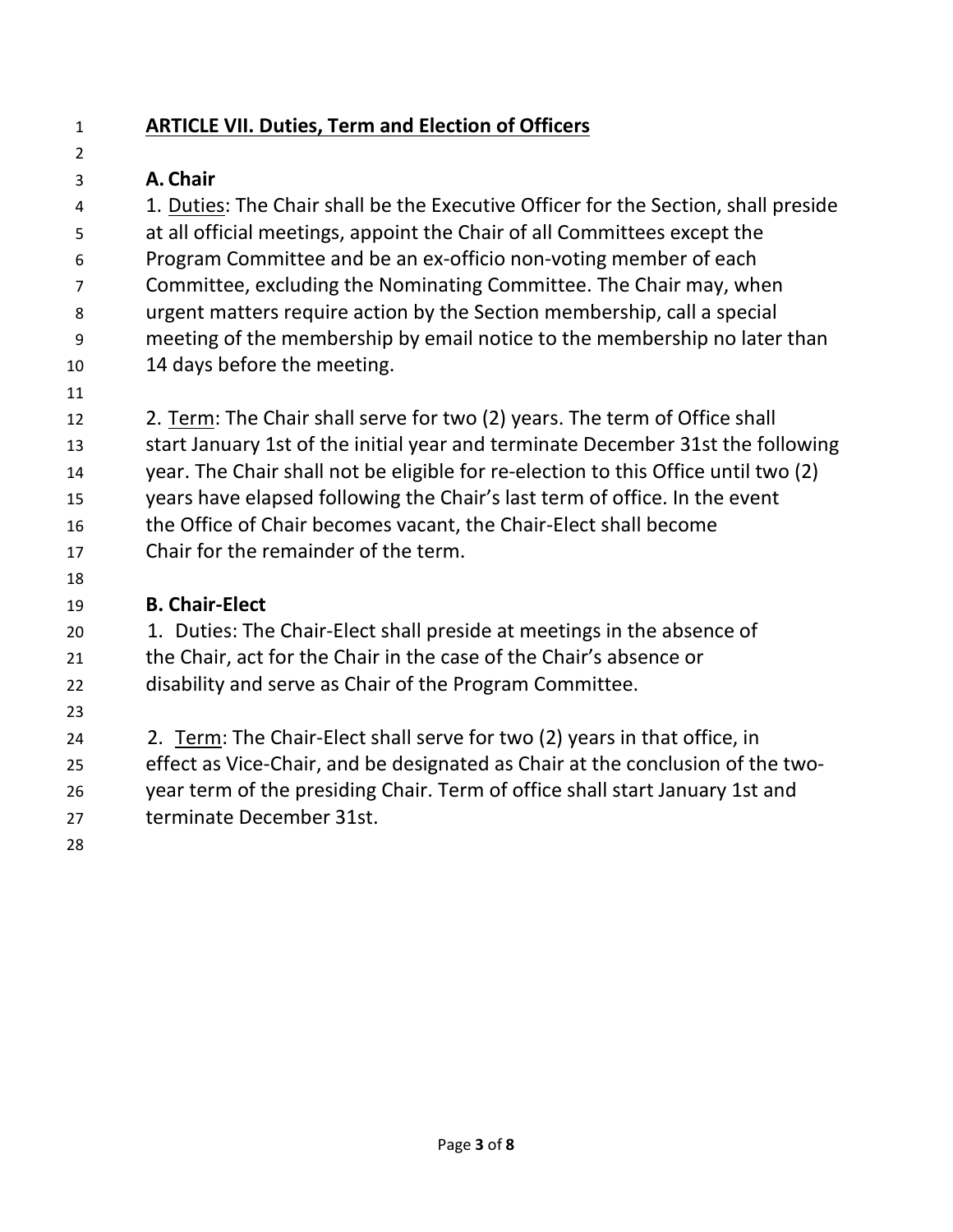## **C. Secretary**

 $\mathfrak{p}$  1. Duties: The Secretary has the duties normally associated with this office including: a. Keep minutes of and a record of attendance at all meetings of the Section at which business is conducted and submit them for approval at subsequent meetings. b. Maintain the minutes of meetings as a record and transmit them to the succeeding Secretary. d. Carry out such correspondence of the Section as is delegated by the Chair. e. Distribute notices of meetings and ballots; receive and tally election ballots; notify the membership of election results. f. Notify the Association Secretary and Executive Vice President of the results of election of Officers. g. Maintain a copy of the Section Bylaws. 2. Term: The Secretary shall serve for two (2) years. The term of Office shall start January 1st and terminate December 31st. The Secretary shall not serve for more than three (3) consecutive terms or six (6) consecutive years. If the Office of Secretary becomes vacant, the Chair shall appoint a successor for the remainder of the term. Such an appointee shall be eligible for election to any Office at the end of that term. **D. Treasurer** 1. Duties: The Treasurer shall have the duties normally associated with the office including: a. Receive and disburse all monies belonging to the Section. b. Maintain accurate and current records of all credits, debits and balances. c. Present a financial statement of receipts, disbursements and current balances at official meetings. d. Provide accurate records to be passed to succeeding treasurers and distribute statements for annual Section dues to the membership. e. Prepare an annual budget to be presented to the membership. f. Maintain a record of all corporate sponsors and their response to solicitation.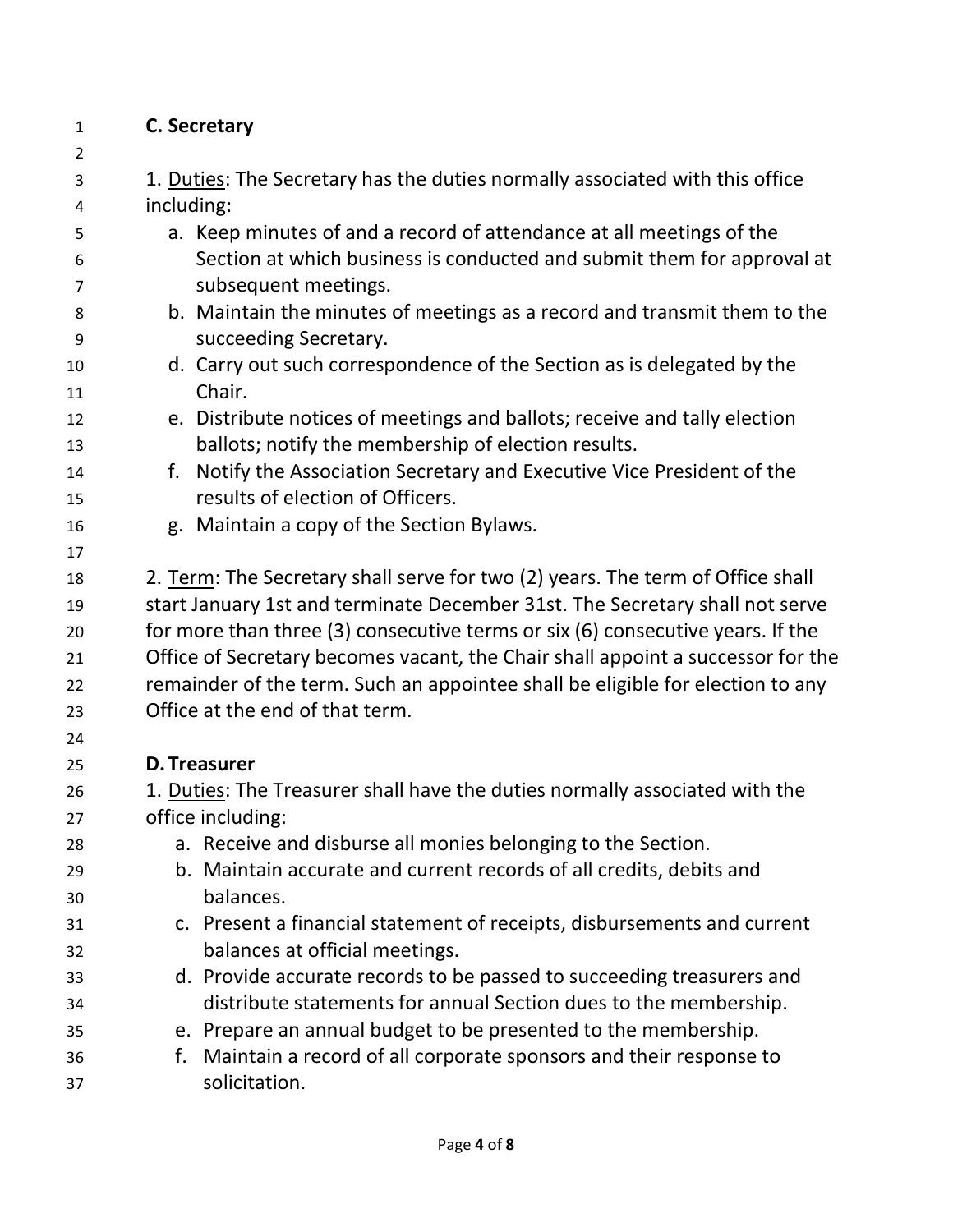| $\mathbf{1}$   | File appropriate reports with State and federal authorities.<br>g.                |
|----------------|-----------------------------------------------------------------------------------|
| $\overline{2}$ | 2. Term. The Treasurer shall serve for two (2) years. The term of office shall    |
| 3              | start January 1st and terminate December 31st. The Treasurer shall not serve      |
| 4              | for more than three (3) consecutive terms or six (6) consecutive years. If the    |
| 5              | Office of Treasurer becomes vacant, the Chair shall appoint a successor for       |
| 6              | the remainder of the term. Such an appointee shall be eligible for election to    |
| 7              | any office at the end of that term.                                               |
| 8              |                                                                                   |
| 9              |                                                                                   |
| 10             | <b>F. Election</b>                                                                |
| 11             |                                                                                   |
| 12             | 1. The following are to be elected: Chair-Elect, Secretary, and Treasurer. The    |
| 13             | Chair shall be the incumbent in the Office of Chair-Elect during the previous     |
| 14             | year except in the case of an appointed Chair-Elect. In that case, the            |
| 15             | appointed Chair-Elect shall succeed to the Office of the Chair, but serve only    |
| 16             | until relieved by a duly elected successor.                                       |
| 17             |                                                                                   |
| 18             | 2. Nominees may be self-nominated or nominated by a Member.                       |
| 19             |                                                                                   |
| 20             | 3. All nominees must have agreed to accept their nomination.                      |
| 21             |                                                                                   |
| 22             | <b>Election Process:</b>                                                          |
| 23             |                                                                                   |
| 24             | a. Election shall be by a secure electronic voting service. Active members on     |
| 25             | December 1 of the year will having a voting period of at least two (2) weeks to   |
| 26             | enter a ballot. The presiding chair will administer the vote for each open        |
| 27             | position.                                                                         |
| 28             |                                                                                   |
| 29             | b. The Secretary shall notify the National Executive Office of the results of the |
| 30             | election prior to the year in which the Officers-Elect will serve.                |
| 31             |                                                                                   |
| 32             | c. The nominee elected to office will be determined by the Condorcet              |
| 33             | method.                                                                           |
| 34             |                                                                                   |
| 35             | d. Each Officer shall hold office until his or her successor is elected.          |
| 36             |                                                                                   |
| 37             | <b>G. Resignations of Officers</b>                                                |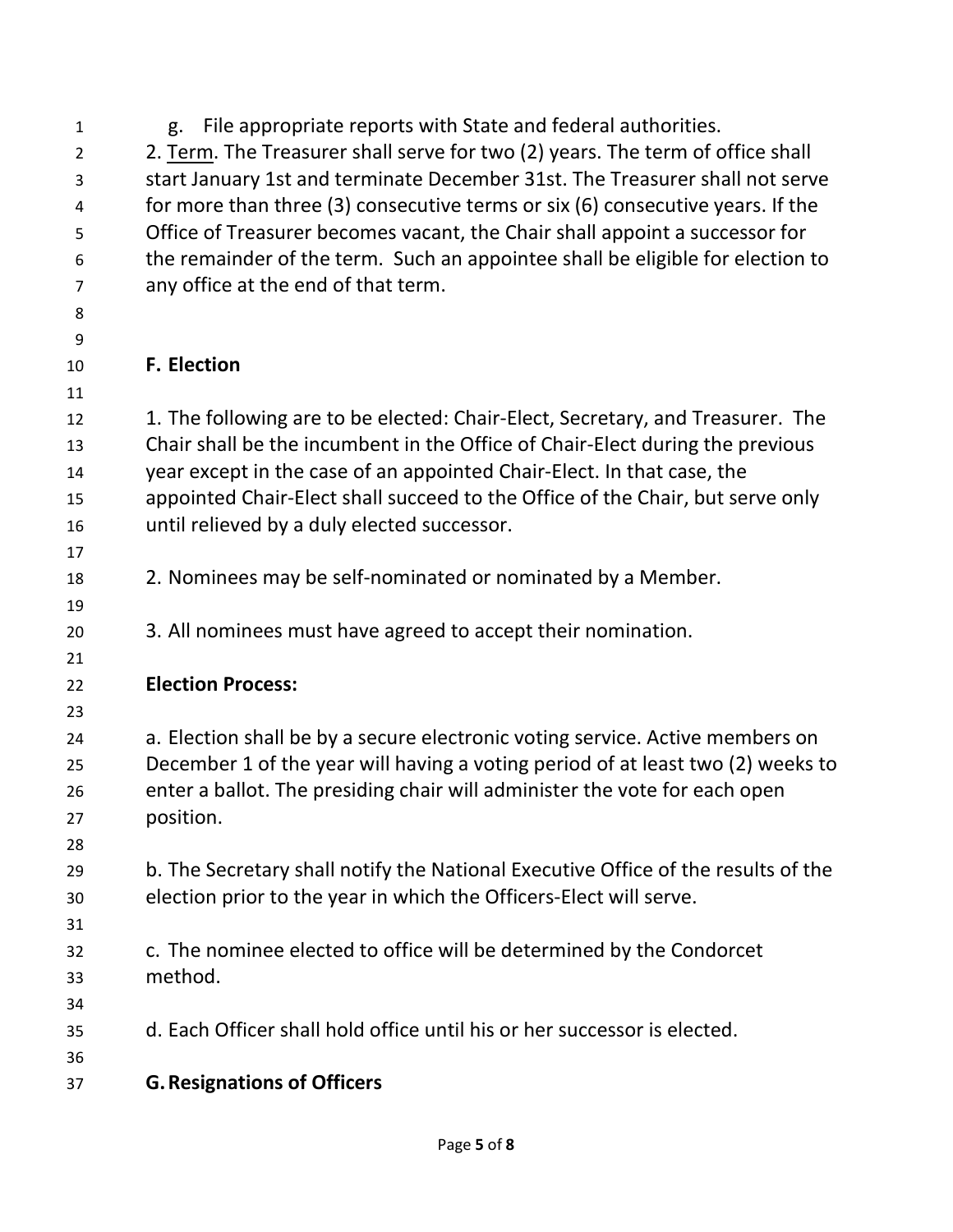| $\mathbf{1}$   |                                                                                  |
|----------------|----------------------------------------------------------------------------------|
| $\overline{2}$ | 1. The resignation of the Chair shall be submitted in writing to the Executive   |
| 3              | Committee and upon acceptance the Chair-Elect shall assume the Office of         |
| 4              | Chair.                                                                           |
| 5              |                                                                                  |
| 6              | 2. The resignation of the Chair-Elect shall be submitted in writing to the Chair |
| 7              | and upon acceptance, the Executive Committee shall appoint a successor for       |
| 8              | the remainder of the term until relieved by duly elected and qualified           |
| 9              | successor.                                                                       |
| 10             |                                                                                  |
| 11             | 3. The resignation of the Secretary or Treasurer shall be submitted in writing   |
| 12             | to the Chair.                                                                    |
| 13             |                                                                                  |
| 14             | 4. If the Office of Secretary or Treasurer becomes vacant, the Chair shall       |
| 15             | appoint a successor for the remainder of their term. Such an appointee shall     |
| 16             | be eligible for election to any Office at the end of that term.                  |
| 17<br>18       | I. Board of Trustees                                                             |
| 19             |                                                                                  |
| 20             | The Officers and the immediate Past-Chair of the Section shall constitute the    |
| 21             | Board of Trustees for the purpose of Ohio revised code Section 1702.01 (K).      |
| 22             |                                                                                  |
| 23             | <b>J. Executive Committee</b>                                                    |
| 24             | 1. Duties: The Section Executive Committee shall determine Section Activities.   |
| 25             | The Executive Committee shall perform such other duties as delegated by the      |
| 26             | Chair. The Executive Committee shall appoint, annually, an AACC Artery           |
| 27             | Ambassador.                                                                      |
| 28             |                                                                                  |
| 29             | 2. Members: The Chair of the Section shall serve as Chair of the Executive       |
| 30             | Committee with the following members:                                            |
| 31             | a. The Executive Committee shall consist of the Board of Trustees.               |
| 32             |                                                                                  |
| 33             | b. Each member of the Executive Committee shall have the privilege of            |
| 34             | voting on issues brought before the Committee.                                   |
| 35             | c. A quorum of the Executive Committee for the conduct of Section                |
| 36             | business shall consist of the Chair or Chair-Elect plus two other elected        |
| 37             | officers.                                                                        |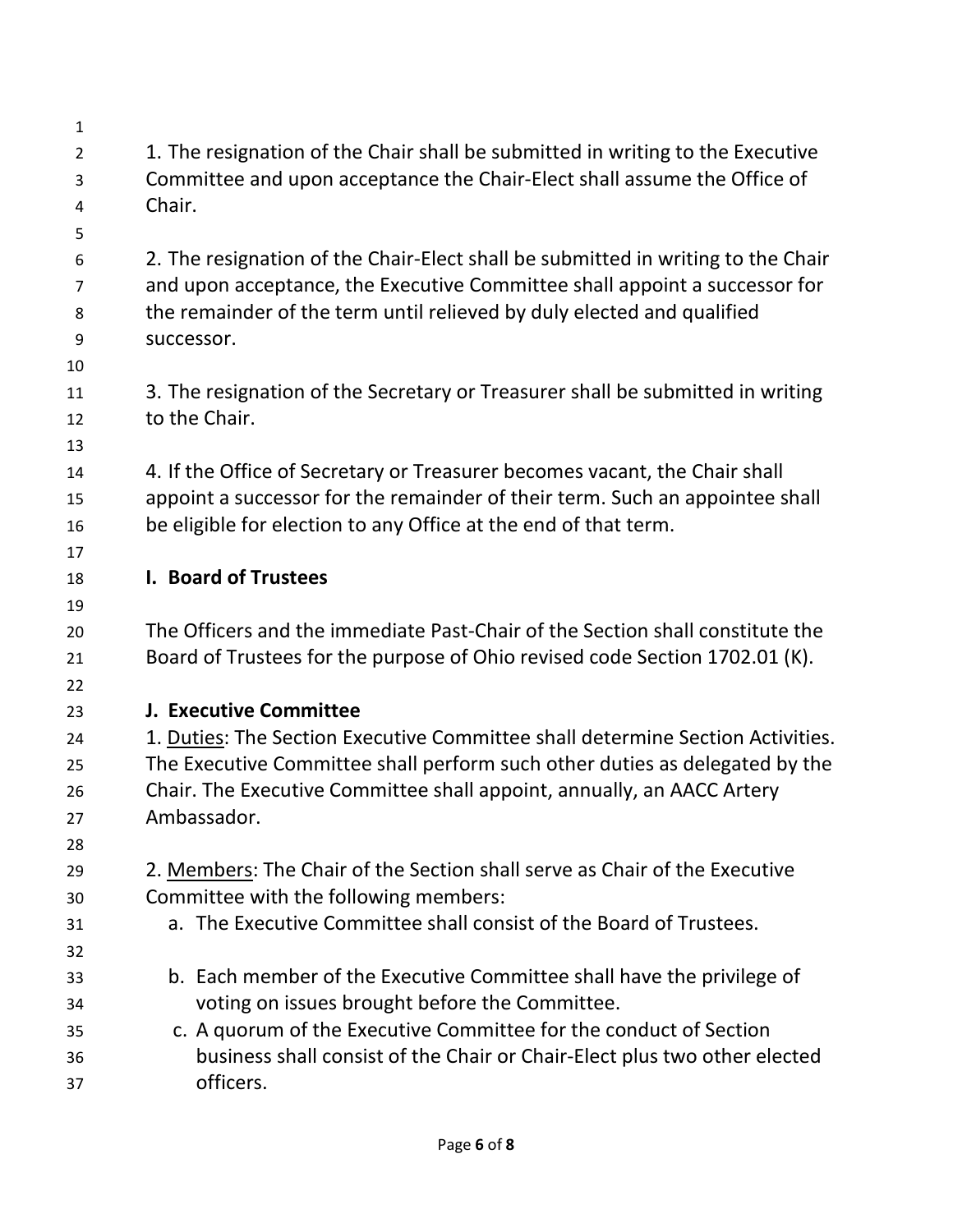| $\mathbf{1}$   |                                                                                                                                                              |
|----------------|--------------------------------------------------------------------------------------------------------------------------------------------------------------|
| 2              | d. Meetings of the Executive Committee may be called by or at the request                                                                                    |
| 3              | of the Chair or any two Trustees.                                                                                                                            |
| 4              |                                                                                                                                                              |
| 5              | e. The Executive Committee shall be responsible for the approval of the                                                                                      |
| 6              | expenditure of Section funds in accordance with the rules and                                                                                                |
| $\overline{7}$ | regulations of the Section.                                                                                                                                  |
| 8              |                                                                                                                                                              |
| 9              |                                                                                                                                                              |
| 10             | <b>ARTICLE VIII. Committees</b>                                                                                                                              |
| 11             |                                                                                                                                                              |
| 12             | A. The Section Chair shall organize committees with membership solicited to                                                                                  |
| 13             | the general membership on an as needed basis.                                                                                                                |
| 14             |                                                                                                                                                              |
| 15             | <b>ARTICLE X. Fiscal Matters</b>                                                                                                                             |
| 16             |                                                                                                                                                              |
| 17             | A. Fiscal Year: The Fiscal year of the Section shall begin on January 1st and end                                                                            |
| 18             | on December 31st.                                                                                                                                            |
| 19             |                                                                                                                                                              |
| 20             | <b>ARTICLE XI. Membership Meetings</b>                                                                                                                       |
| 21             |                                                                                                                                                              |
| 22             | A. The Section Members shall convene for no less than one (1) meeting per                                                                                    |
| 23<br>24       | annum. The Membership Meeting should, when possible, coincide with one of<br>the Section's Scientific Meetings. Meetings may be held in or outside the State |
| 25             | of Ohio as may be specified in the Notice of the Meeting.                                                                                                    |
| 26             |                                                                                                                                                              |
| 27             | B. Special Meetings: Special meetings of Members may be called by the Chair,                                                                                 |
| 28             | Board of Trustees, or not less than one-tenth of Members who have voting                                                                                     |
| 29             | rights.                                                                                                                                                      |
| 30             |                                                                                                                                                              |
| 31             | C. Notice of Meetings: Written notice stating the place and time of any                                                                                      |
| 32             | Membership Meeting shall be emailed to the eligible voting membership, by                                                                                    |
| 33             | or at the direction of the Chair or the Board of Trustees.                                                                                                   |
| 34             | In case of a special meeting, the purpose for which the meeting is called shall                                                                              |
| 35             | be stated in the notice.                                                                                                                                     |
| 36             |                                                                                                                                                              |
|                |                                                                                                                                                              |